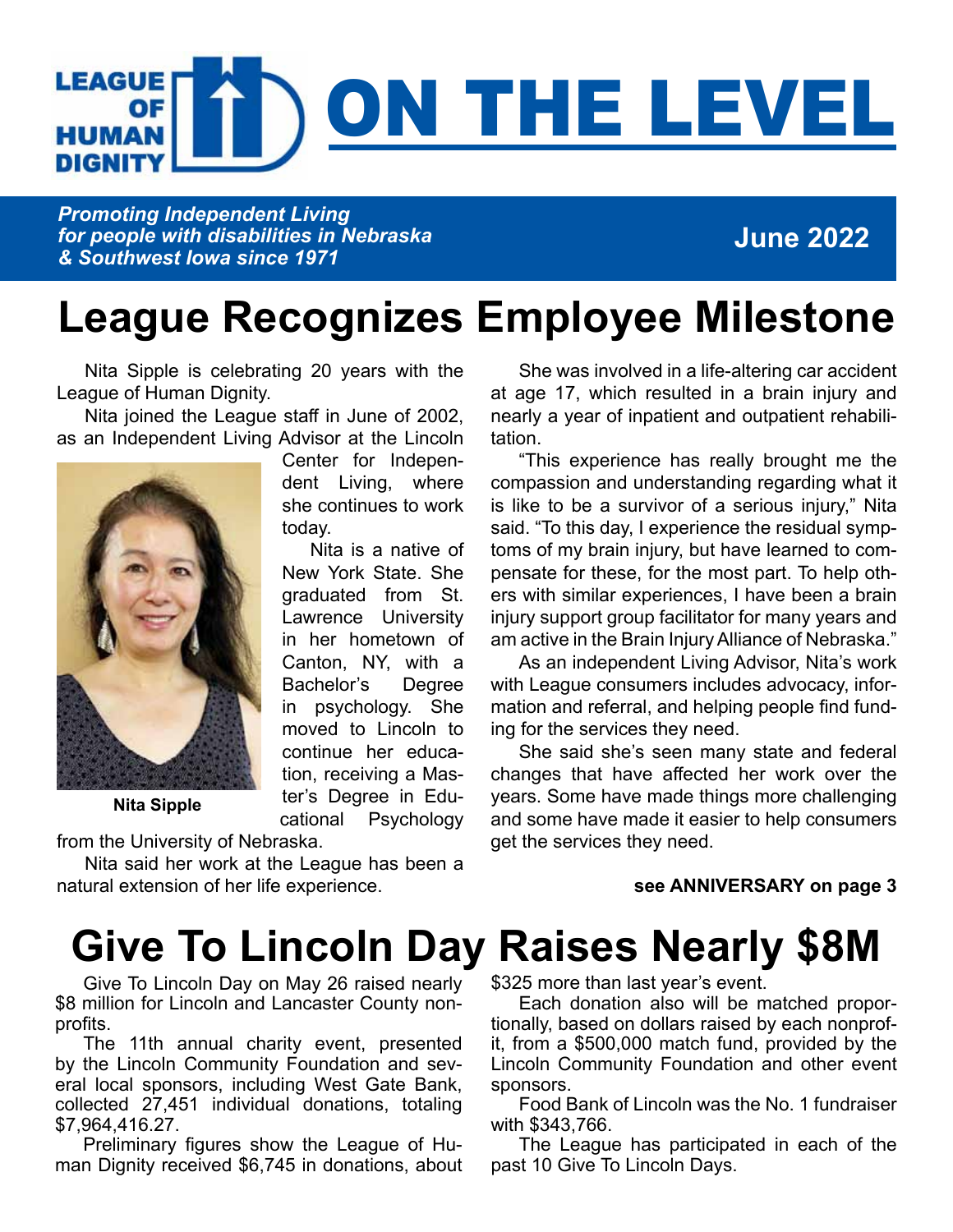## *CEO's Note*

After what seemed to be a long winter, we now have Summer in full swing. The flowers are blooming and the grass always seems to need cutting! Other than springtime allergies, I love this time of year. It is easier than ever to get outside to go for a walk or bike ride.

When getting prepared to exercise, I do not give much thought to my shoes. Other than I have to have arch supports, I can wear just about any sports shoe on the market. This does not hold true for many people with disabilities. So, the news that another major shoe brand has created styles specifically made to meet the needs of people with disabilities, is very welcome.

In May, Reebok announced that it is launching its first-ever line of adaptive footwear. It will be known as Reebok Fit to Fit. The shoes have features like zippers, heel pull tabs, extra wide options, removable sock liners and low-cut designs.

"At Reebok, we continue to prioritize innovation and creating products that inspire human movement," says Todd Krinsky, senior vice president and general manager of product at Reebok Design Group. "We're proud to introduce our first official adaptive collection to help those with disabilities thrive — from sports and fitness to everyday life."

Reebok collaborated with Zappos Adaptive a special section of Zappos offering clothing and footwear tailored to those with various disabilities — to develop the new shoes. They worked with people who experience disability to design this line of adaptive footwear.

"First-hand feedback from the disability community is essential when designing or modifying a product that is accessible and also delivers on fashion," said Dana Zumbo, business development manager for Zappos Adaptive. "We're thrilled to have partnered with Reebok on their Fit to Fit Collection, and for the opportunity to introduce our first functional and fashionable athletic shoe to the Zappos Adaptive shopping experience."

Styles that are part of the Fit to Fit adaptive collection are available from Reebok and Zappos in adult unisex sizes. In the future, Zappos said it will offer single shoe options.

Reebok joins other shoemakers that have rolled out adaptive styles in recent years including Nike, Ugg, Steve Madden and Stride Rite.

Kudos to all these shoemakers being inclusive in their footwear. Hopefully, this will help more people to get out and enjoy this beautiful weather — before the snow comes back!

League Co-CE

### ON THE LEVEL

Volume 51 · Number 3



**ON THE LEVEL** is the bi-monthly newsletter of the League of Human Dignity, Inc. The League is a consumer-based, nonprofit organization, dedicated to independent living for people with disabilities, in their own homes, NOT nursing homes. Established in 1971, the League now of-

fers services in throughout Nebraska and Southwest Iowa through our Centers for Independent Living and Medicaid Waiver offices.

**ON THE LEVEL** is available online, by email subscription, in Braille and on audio CD. To subscribe, contact the Public Information Office in Lincoln or your nearest League of Human Dignity office. This newsletter also is archived on our website, leagueofhumandignity.com

Contact us at: Editor, ON THE LEVEL; League of Human Dignity; 1701 P Street; Lincoln, NE 68508; Phone: 402-441-7871 or email: janderson@leagueofhumandignity.com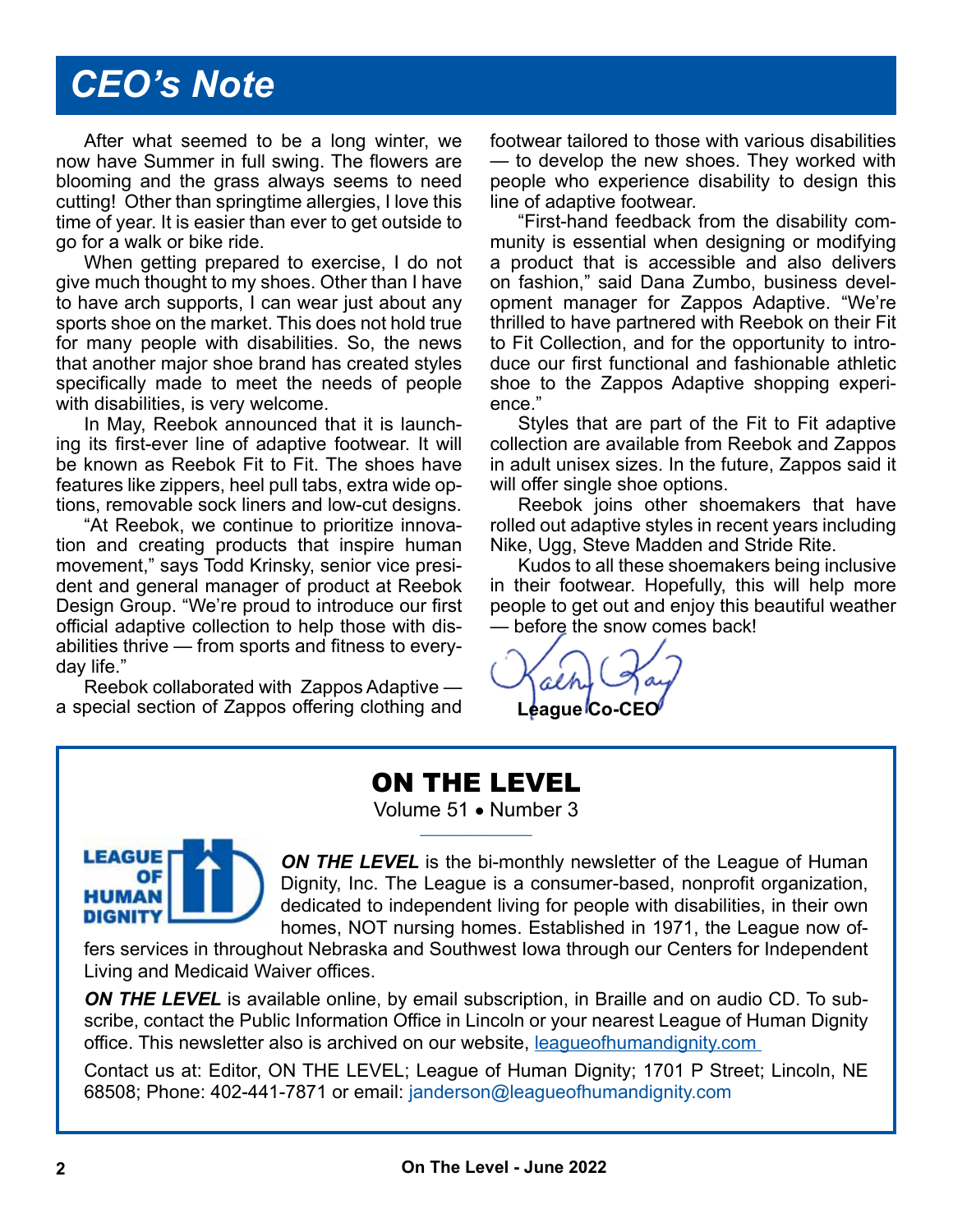# **ANNIVERSARY**

#### **continued from page 1**

Examples include adding transition services – particularly youth transition – to the core services of Centers for Independent Living and the COVID-19 pandemic.

While things are slowly getting back to normal after the pandemic's lockdowns, COVID has resulted in a number of alterations in the way Nita does her work, she said. Included among them has been the advent of Zoom meetings and classes. Federal COVID relief funding and emergency Medicaid funding due to the pandemic have made it a bit easier to get funding for consumers in many cases, as well as the state's adoption of Medicaid Expansion in recent years.

Nita celebrated her work milestone with the League staff during a party in her honor June 7, at the League office in Lincoln.

The League of Human Dignity honors its employees who have achieved five years of employment, and each five years thereafter.

### LEAGUE DONORS

**May 4 through May 26, 2022 Builder (\$500 or more):** Garner Industries

**Supporter (250 to \$499):** Cada, Cada & Jewson; Crete Carrier Corporation

**Century (\$100 to \$249):** University Television UNL, Mr. & Mrs. Robert Reeves

**Believer (\$50 to \$99):** Ameritas, Continental ContiTech, Farmers Mutual of Nebraska, Lincoln Electric System, North Star High School, Facilities Planning & Construction UNL, UNL College of Engineering

**Friend (\$25 to \$49):** Union Bank & Trust, Academic Services & Enrollment Management UNL

**Other:** Kloefkorn Elementary, Lincoln Transportation & Utilities Dept., University Libraries UNL, Academic Services & Environment Management

**In Memory of Marcia Jacobson:** Sonja Marr

# Barrier Removal Grants

**Barrier Removal Grants** are available to qualifying renters or homeowners and their family members who have mobility limitations.

Grants are available to:

- People in Omaha, Council Bluffs, and Lincoln & Lancaster County.
- People with low to moderate income, as defined by the U.S. Department of Housing and Urban Development.
- People who need help removing barriers in their homes.

Examples of eligible modifications include outside ramps and lifts, grab bars, handrails, widened doorways, accessible tubs and showers, and reachable sinks and counters.

League staff offer a variety of services to as-

sist in making homes more accessible to people with disabilities. For more information or for an application for a Barrier Removal Grant contact:



**Lincoln CIL** 1701 P St. Lincoln, NE 68508 Ph.402-441-7871

**Omaha CIL** 5513 Center St. Omaha, NE 68106 Ph. 402-595-1256

**SW Iowa CIL** 1520 Avenue M Council Bluffs, IA 51501 Ph. 712-323-6863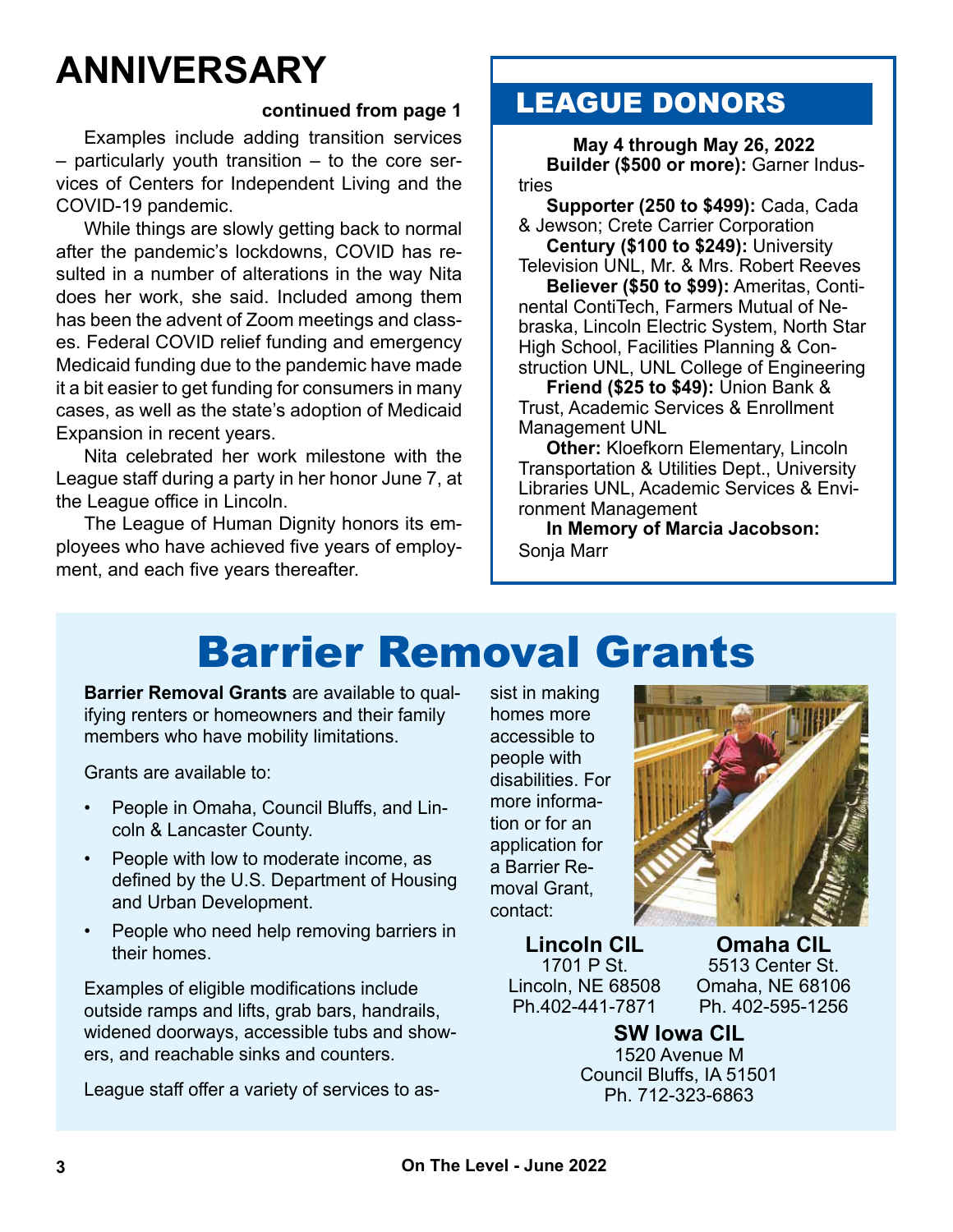# **Inclusive Swing Installed at Woods Park**



**"Iggy's Unity Swing" has been installed at Woods Park in Lincoln, along with interractive chimes, far left. The inclusive play equipment was donated by the friends and family of Ingrin "Iggy" Borrer, 6, who died in 2020.**

### Equipment a Memorial to 6-Year-Old Heart Transplant Recipient

Lincoln's newest inclusive playground installation is complete and open to the public.

The Lincoln Parks Foundation announced in May that the basket swing, interactive chimes and rubber tiling were completed at Woods Park, near 30th and O streets. The new equipment, "Iggy's Unity Swing," is a memorial to 6-year-old Ingrid "Iggy" Borer.

 "Lincoln Parks Foundation is proud to honor the life of 6-year-old Ingrid Borer," said the Parks Foundation website in announcing the memorial installation. "Iggy – as she was often known – reveled in time with her family at Woods Park swinging the day away with her twin brother and sister."

Ingrid Borer was born prematurely and with a

heart defect in 2014. She and underwent a heart transplant when she was only two months old and spent nearly the first six months of her life in a hospital. She died at age 6 in December 2020.

The park installation in her honor was paid for by donations and fulfills her family's dream of creating a park space that is accessible to all and promotes inclusive play. This is the second such swing in Lincoln parks. The other is in Van Dorn park.

The project was completed at the same time as Lincoln parks officials are working on a plan to increase access to inclusive, adaptive play facilities throughout the city for children of all ability levels.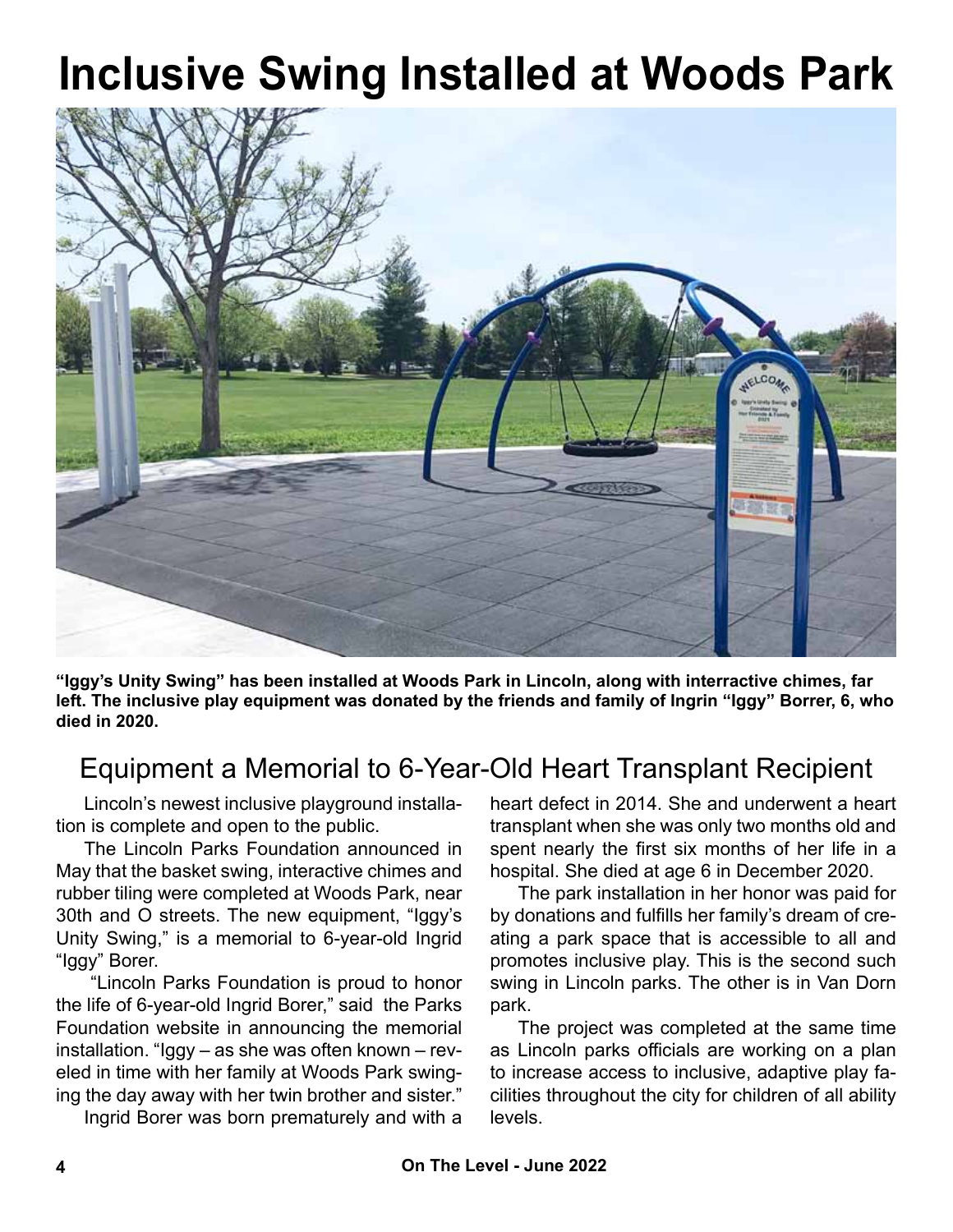# Tacos for a Cause:

#### Come Join Us: July 13, 2022

The League of Human Dignity is a nonprofit. consumer-controlled, nonresidential, community-based organization promoting a more independent lifestyle for people with disabilities.

A portion of the day's sales will be donated to help support this impactful Lincoln non-profit!





### **Save the Date . . .**

Omaha and Southwest Iowa Centers for Independent Living

## 2022 Benefit Golf Event

**Friday, August 12, 2022 Bent Tree Golf Club Council Bluffs, Iowa**

**• Four-Player Golf Scramble • Silent Auction** ●**Buffet Dinner ● And More!** 

**Proceeds from this annual fund-raising event go to the League's Omaha and Southwest Iowa Centers for Independent Living, helping fulfill their mission: promoting and supporting independent living and the full participation by people with disabilities in their community.**

If you would like to help out as an event planner, player, underwriter, sponsor or all of the above, contact the League of Human Dignity: 402-595-1256 in Omaha or 712-323-6863 in Council Bluffs.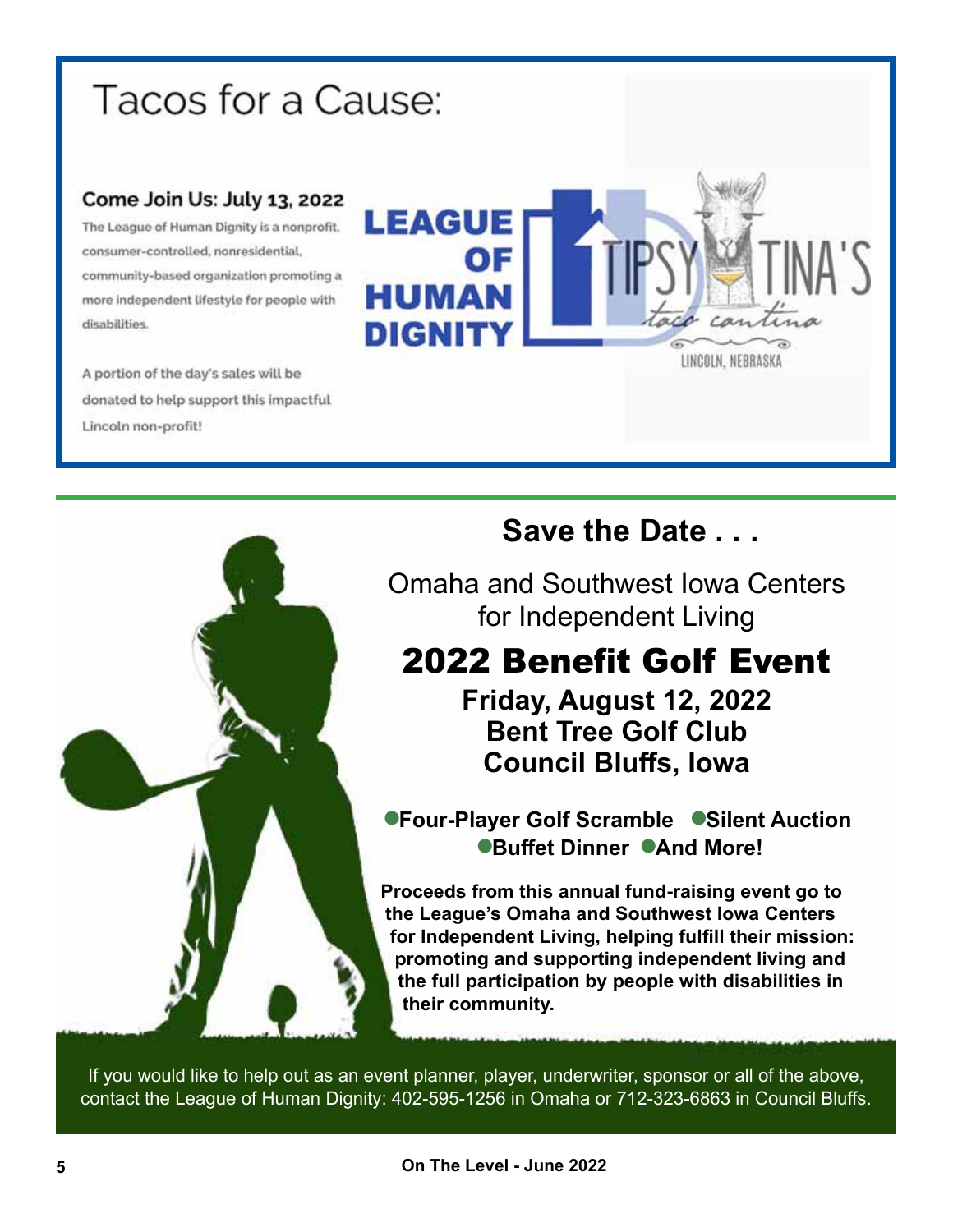## **2022 Health Observances**

### **June**

**Alzheimer's & Brain Awareness Month,** Alzheimer's Association **National Aphasia Awareness Month,**

National Aphasia Association, American Stroke Association

**Cataract Awareness Month,** Prevent Blindness, American Academy of Ophthalmology

**Myasthenia Gravis Awareness Month,** MG Foundation of America

**National Congenital Cytomegalovirus Awareness Month,** Centers for Disease Control and Prevention

**National Migraine & Headache Awareness Month,** Coalition for Headache and Migraine Patients

**National Scleroderma Awareness Month,** National Scleroderma Foundation

**PTSD Awareness Month,** National Center for PTSD

The last week in June is **Helen Keller DeafBlind Awareness Week,** Helen Keller National Center for DeafBlind Youths & Adults

June 6 is **National Cancer Survivor's Day,** National Cancer Survivor's Day Foundation

June 18 is **Autistic Pride Day,** American Autism Associaltion

### **July**

**International Group B Strep Awareness Month,** Group B Strep International **Juvenile Arthritis Awareness Month,**

the Arthritis Foundation

**National Cleft & Craniofacial Awareness & Prevention Month,** AmeriFace, cleftAdvocate

**Sarcoma Awareness Month,** Sarcoma Foundation of America

**Ultraviolet Safety Awareness Month,** U.S. Department of Veterans Affairs July 28 is **World Hepatitis Day,** World Hepatitis Alliance

# **July is UV Safety Awareness Month**

Summer officially begins on June 21, the longest day of the year, and with it comes more time outdoors soaking up those rays — fun in the sun — and an increased risk from exposure to ultraviolet radiation.

And that makes July the perfect month to highlight UV Safety Awareness. Because too much exposure to the sun's short wavelength and longer wavelength radiation — UV-A and UV-B can damage skin and eyes.

Overexposure can suppress the body's immune system, cause premature skin aging, skin cancer, and eye conditions that lead to cataracts and macular degeneration. The damage builds up over time, so start taking sun safety precautions at an early age. To minimize your risks:

- Cover up wear tightly-woven clothing that blocks light, and a hat that protects the neck, ears, eyes, forehead, nose and scalp, and wear UV-absorbent sunglasses
- Use sunscreen at least SPF 15. You want to block both UVA and UVB rays – and use the right amount: at least an ounce every two hours.
- **I.** Limit exposure find some shade. UV rays are most intense between 10 a.m. and 4 p.m.

Enjoy the outdoors this summer but remember to protect your eyes and skin.

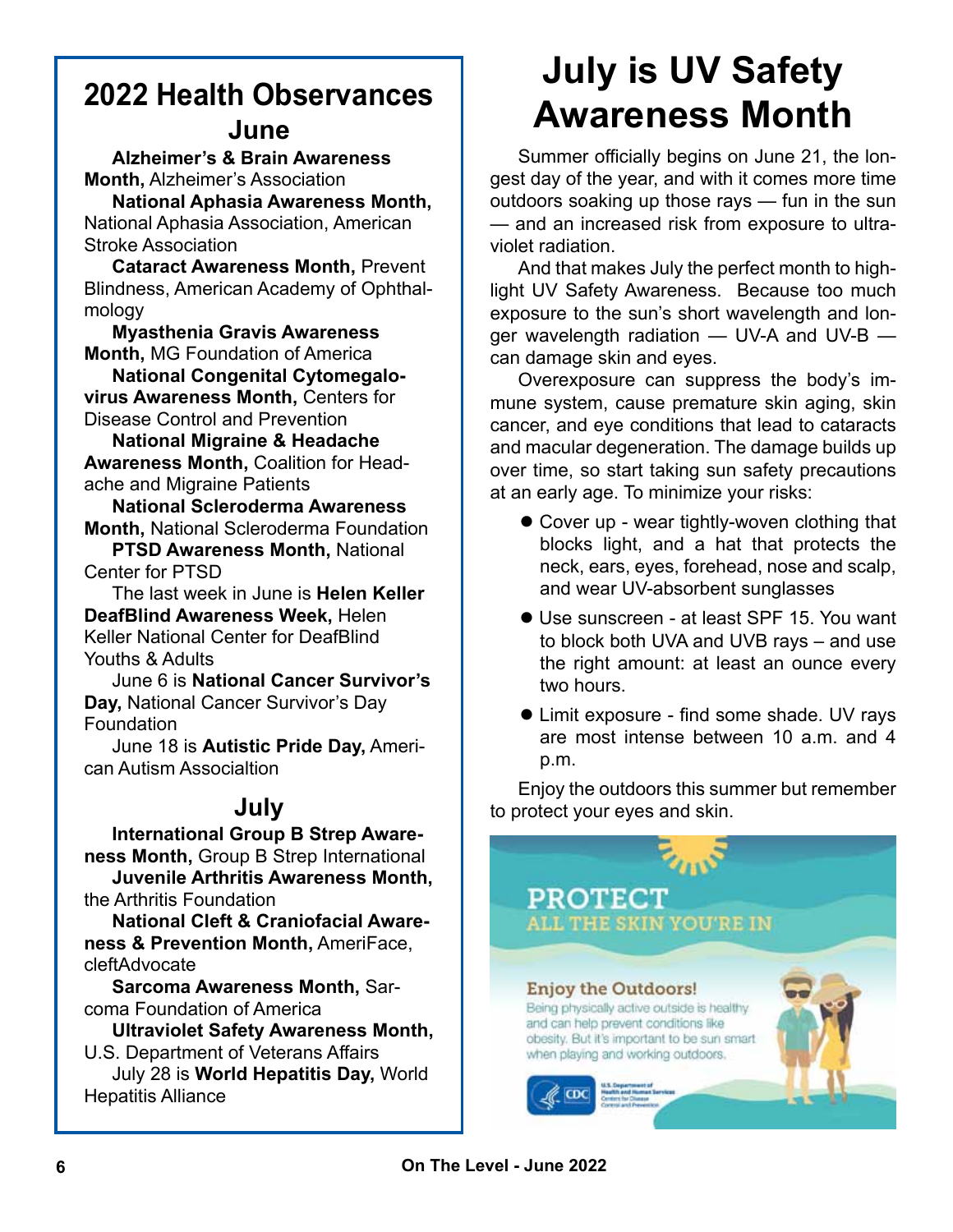# **Airport Joins 'Hidden Disabilities' Program**

### UK-Based Project Aims to Help Travelers Get Needed Assistance

Air passengers with "hidden" disabilities are one step closer to getting the help they need while traveling.

The Lincoln Airport has partnered with the Hidden Disabilities Sunflower organization, to bring its Sunflower Lanyard Program to Lincoln. The airport is the first in Nebraska to implement this program.

Disabilities that are not obvious to others include autism, chronic pain, learning difficulties, mental health conditions, speech impairments, sight loss, hearing loss, respiratory conditions diabetes, chronic pain, depression and anxiety disorders — disabilities that significantly impact day-to-day life. You may not be able to see these conditions but they're still there.



People living with these disabilities often face barriers in their daily lives including a lack of understanding and negative attitudes. Travelers may choose to wear the Sunflower lanyard to discreetly identify that they may need support, help, or just a little more time in shops, transport, or public spaces.

The Sunflower organization, based in the United Kingdom, helps people discreetly inform others that they have a disability that may not be readily apparent. They do this by obtaining and using a free Sunflower printed lanyard or another Sunflower-branded item. The Hidden Disabilities Sunflower indicates to anyone, particularly airport personnel, that the wearer may need more assistance and that patience is appreciated.

Any travelers who feel they have a hidden disability can ask for a lanyard, bracelet or sunflower pin badge at the airline ticket counter or customer service counter. There is no registration required.

Those who wish to participate in the program determine for themselves when to wear the items.



**The Lincoln Airport now is taking part in the Hidden Disabilities Sunflower Program.**

When someone working at the Airport sees an individual wearing a Hidden Disabilities Sunflowerbranded item, they will know that this person may need extra assistance/patience.

Wearers are not exempt from normal airport operations like security screenings.

The program is relatively new to the United States. It began in the United Kingdom and is recognized in several other countries. The program is recognized at a growing number of U.S. airports.

For more information, go online to hiddendisabilitiesstore.com/us.

The Transportation Security Administration also offers "TSA Cares," a helpline number designed to assist travelers who have disabilities and medical conditions, prior to getting to the airport. Travelers may call TSA Cares at 1-855-787- 2227 with questions about screening policies, procedures and what to expect at the security checkpoint.

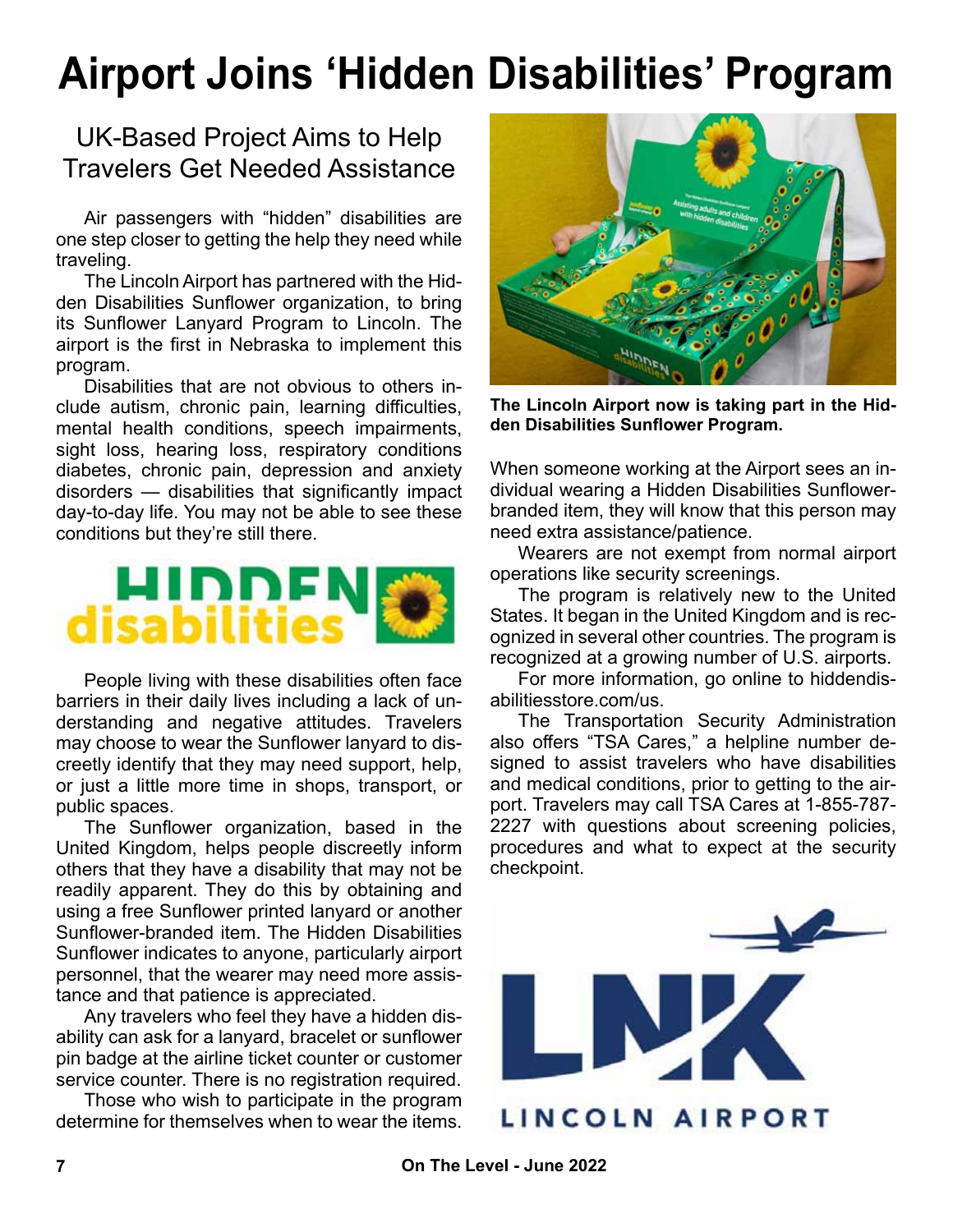# League Loan & Rental Program

Have you or a family member ever suffered a minor injury that required the use of crutches or a wheelchair for a short time? Has a recent illness or accident made it necessary to use a walker, transfer bench or a commode? Do you have equipment that you no longer need?

Through the League of Human Dignity's **Equipment Loan Program,** you can rent or borrow

> many durable medical equipment items for a small fee. We also encourage donations of these items.

> > We do not loan or rent items that require special or custom fitting and/or supervision by a doctor, such as braces or corsets.

All donated items need to be in good shape. We do not accept donations that need repair.

**Items we loan** include Tub Seats & Benches, 2-Wheel Walkers, Canes, Crutches, Commodes, Reachers, and Grab Bars.

A one-time fee of \$5 is required — \$25 for Rollator Walkers — and the loan lasts as long as the items are needed. All loans are subject to availability.

**Items we rent** include Manual Wheelchairs, Transport Wheelchairs, Rolling Shower Chairs, Knee Walkers, and Hoyer Lifts.

Monthly rental and deposits vary by item and rent includes all maintenance and servicing during rental period. All rentals are subject to availability.

For details, to see if we have what you need, or to see if you have what we need and would like to make a donation, call or visit the League of Human Dignity office nearest you.

### WHERE TO FIND US

**LINCOLN Center for Independent Living** 1701 P Street, Lincoln, NE 68508 Phone 402-441-7871

#### **OMAHA**

**Center for Independent Living**

5513 Center Street, Omaha, NE 68106 Phone 402-595-1256

#### **NORFOLK**

**Center for Independent Living**

400 Elm Avenue, Norfolk, NE 68701 Phone 402-371-4475

#### **SOUTHWEST IOWA**

**Center for Independent Living**

1520 Avenue M, Council Bluffs, IA 51501 Phone 712-323-6863

**PANHANDLE Medicaid Waiver Office** 17 E 21 St., Scottsbluff, NE 69361 Phone 308-632-0470

### **KEARNEY**

**Medicaid Waiver Office** 3811 29th Avenue, Suite 2 Kearney NE 68845 Phone 308-224-3665

### **NORTH PLATTE**

**Medicaid Waiver Office**

2509 Halligan Dr., North Platte, NE 69101 Phone 308-532-4911

**Online at: leagueofhumandignity.com & Please follow us on Facebook and Twitter**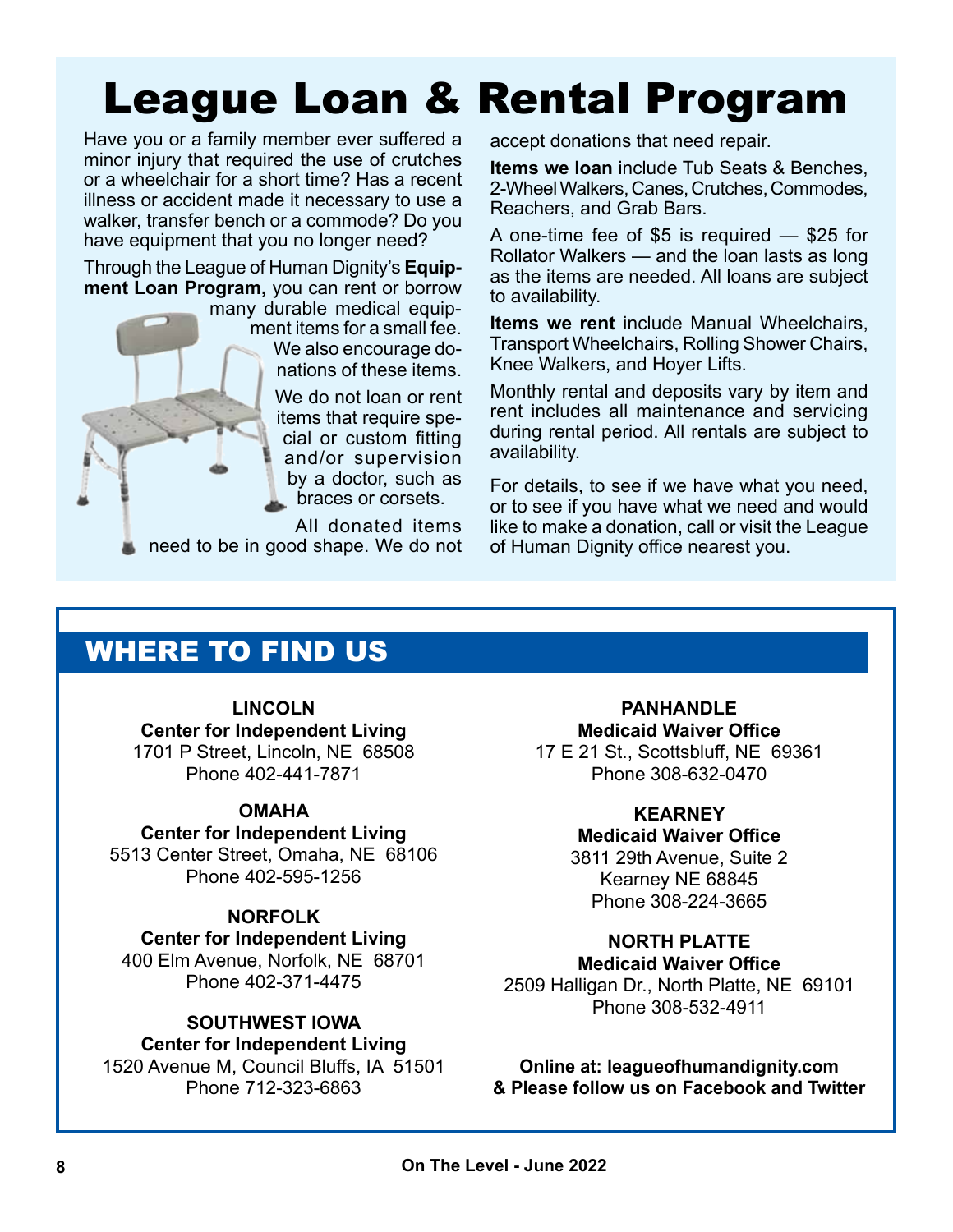## **CMS Unveils More User-Friendly Medicare Website**

Medicare & Medicaid officials have updated their agency's website to make it easier to access and navigate.

The Centers for Medicare & Medicaid Services (CMS) unveiled the more "user-friendly" Medicare.org website May 18.

"CMS is making Medicare.gov easier to use and more helpful for people seeking to understand their Medicare coverage, which is an essential part of staying healthy," said CMS Administrator Chiquita Brooks-LaSure. "We are committed to listening to the people we serve as we design and deliver new, personalized online resources and expanded customer support options for people with Medicare coverage and those who support them."

The website updates, ongoing since 2021, are based on consumer feedback. The site features timely initiatives and messages on a redesigned homepage. They highlight key tasks and information most frequently sought by people with Medicare, people nearing Medicare eligibility, and their families.

The latest improvements also, add more detailed pricing information about Medicare Supplement Insurance (Medigap) Policies, providing the information people need to compare Medigap plan costs and coverage options.

CMS is committed to providing comprehensive and easily accessible information to support Medicare decision making. Additional improvements are planned for the next few months to streamline the Medicare Plan Finder landing page and the Medicare Account landing page, and align the look and feel with the new home page.

CMS continues to use feedback from Medicare.gov users, along with human-centered design principles, to explore and plan future enhancements to the website and is committed to expanding personalization to create an optimized customer experience for people with Medicare and those who help them.

### 2022 LINCOLN **LEAGUE** OF **HUMAN** Benefit Golf Event**DIGNITY Thursday, September 15, 2022 The Highlands Golf Course** 5501 NW 12th Street, Lincoln, NE **This is an 18-hole, four-player scramble. Register a team!** Sponsorship and underwriting options also are available. For more information, contact: The League of Human Dignity, 1701 P Street, Lincoln, NE 68508, call toll free: 1-888-508-4658 or email janderson@leagueofhumandignity.com Proceeds from this annual event will go to the Lincoln Center for Independent Living, to help promote independent living and the full integration of people with disabilities into society. **Visit us online at leagueofhumandignity.com & follow us on Facebook & Twitter**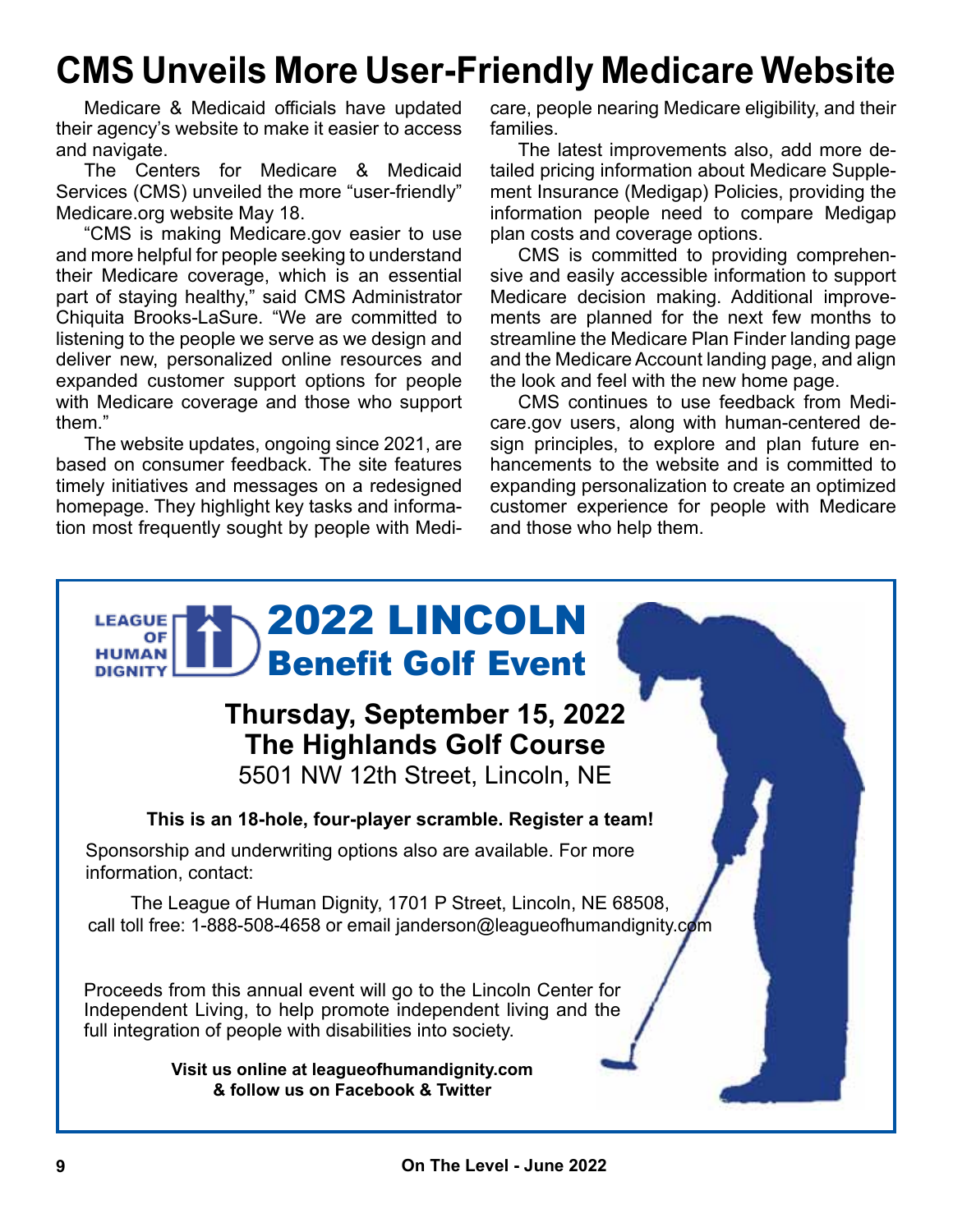# **League Services Promote Independence: See Whether We Can Help You**

People with disabilities often face barriers to achieving and maintaining their independence.

The services provided by the League of Human Dignity's four Centers for Independent Living in Nebraska and Southwest Iowa are designed to help them overcome those barriers.

Services provided by the League include, but are not limited to:

- Individual and systems advocacy
- **n** Information and referral
- $\blacksquare$  Independent living skills training
- **Peer counseling and support**
- $\blacksquare$  Transition from institutions to the community or from school to the next phase of life
- $\blacksquare$  Training in personal assistant hiring and management
- Barrier removal grants
- Equipment loan and rental

The League has the experience and the exper-

tise — we have been helping people achieve and maintain their independence since 1971.

Find out whether we can help you achieve or maintain your independence by calling 402-441- 7871. Contact our offices at 1701 P Street in Lincoln, 8 a.m. to 5 p.m., Monday through Friday, or call any of our other Centers for Independent Living, listed elsewhere in this newsletter.

Our Centers for Independent Living serve 43 Nebraska counties and eight counties in Southwest Iowa. We also serve all 93 Nebraska counties through the state's Medicaid Waiver Program for people who are aged or have disabilities.



### Associations & Support Groups

The League maintains a list of associations and support groups in Nebraska, Southwest Iowa, the region and the nation for people with disabilities and their loved ones.

To see the complete list, in pdf format, please

visit our website: [leagueofhumandignity.com/](http://leagueofhumandignity.com/get-involved/) [getinvolved/](http://leagueofhumandignity.com/get-involved/) and click on "Support Groups."

We aim to keep the list as up to date as possible, so additions and changes are welcome. Call the League at 402-441-7871.

# **TAGG Your Purchases & Support the League**

- **LEAGUE DIGNIT**
- **1. Download the TAGG mobile app.**
- **2. Choose us & Upload a photo of your receipt from a participating business.**
- **3. The business will make a donation to us AT NO EXTRA COST TO YOU!**

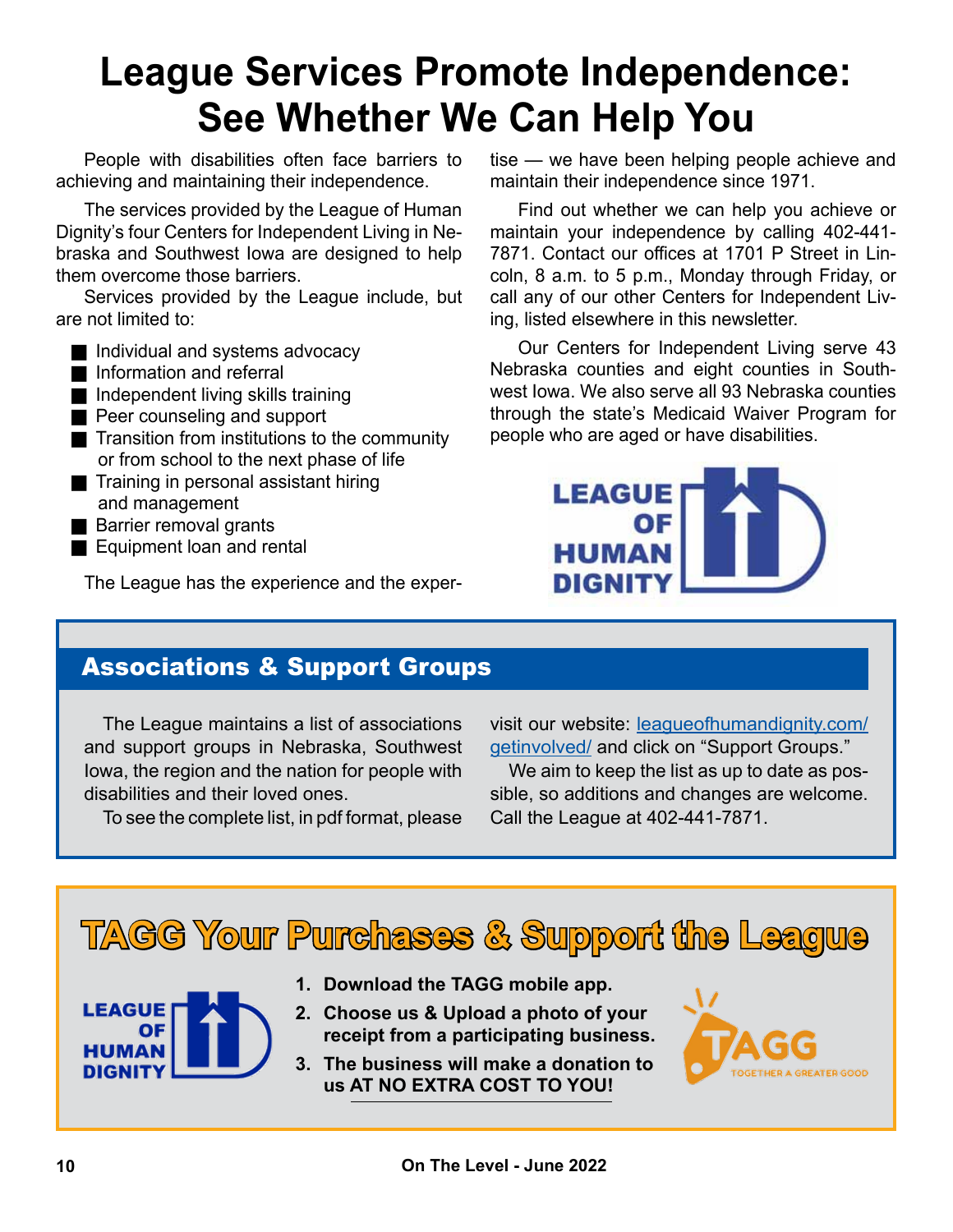# *Classifieds*

Classified ads cost \$5 for the first 25 words and 25 cents for each additional word. To place an ad, write to: On The Level, League of Human Dignity, 1701 P Street, Lincoln, NE 68508; call Jim at 402-441- 7871 v/tdd; call toll free at 888-508-4758; or fax: 402-441-7650. Equipment, supplies and other items for sale must be accessible to, or for the use of, people with disabilities.

#### **HELP WANTED:**

#### **Services Coordinator - Omaha, Norfolk**

The League of Human Dignity is seeking full time Services Coordinators in Omaha and Northeast Nebraska to assist adults with disability to remain in their homes and communities.

Baccalaureate or graduate degree in human services fields required AND at least two years full-time experience in long-term care, teaching, gerontology, rehabilitation, community health, working with individuals with disabilities, or closely related social human services.

Qualified candidates with disability are strongly encouraged to apply. These positions remain open until filled. Send cover letter and resume to: In Omaha, Lora Young, lyoung@leagueofhumandignity.com

In Norfolk, Jane Fink, jfink@leagueofhumandignity.com EOE

#### **HELP WANTED:**

#### **Independent Living Advisor - Omaha**

The League of Human Dignity Omaha Center for Independent Living is expanding and seeking to add to our team a full time Independent Living Advisor to provide services that assist people with disability to live independently in their homes and communities.

Applicant must have a degree in a human service field or experience working with individuals with disability.

Qualified candidates with disability are strongly encouraged to apply. Open until filled. Send cover letter and resume to: Lora Young, lyoung@ leagueofhumandignity.com EOE



**RECYCLING:** We are recycling electric wheelchairs and scooters. Will pick them up if needed. Call 402-890-8235 (Lincoln).

### **League of Human Dignity Building Corporation**

The League of Human Dignity Building Corporation is taking applications for one and two bedroom apartments with roll-in showers in Lincoln, Omaha, York, Columbus, Norfolk and Hastings.

These are HUD units, and rent is based on income.

Eligible applicants must experience disability and must qualify under income guidelines established by the U.S. Department of Housing and Urban Development (HUD).

To apply, or for more information, call 402-441-7871 or 888-508-4758 (toll free) or email: **[kkay@leagueofhumandignity.com](mailto:kkay%40leagueofhumandignity.com?subject=Housing)**



### Join Us on Social Media

Find us on **Facebook** — just click the logo at left or on our webpage or search for us from your own Facebook page.

Follow us on **Twitter** too. Just click the logo at right or on our webpage or find us @LHD68508.